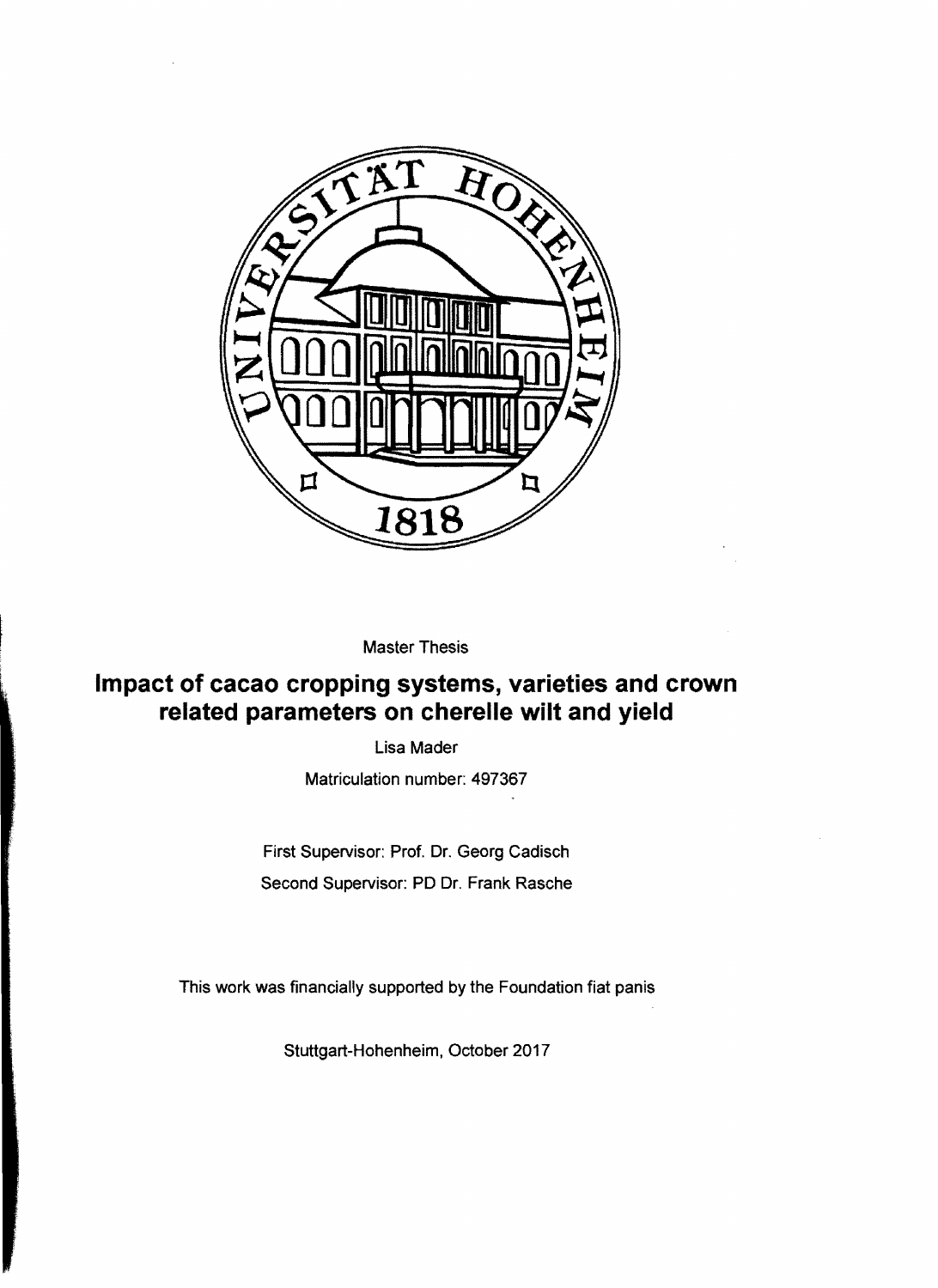## **Abstract**

In nature, cacao (Theobroma cacao L.) grows in the shaded understorey of rain forests. Due to the increased demand in the last decades, farmers are removing shade trees and growing cacao in unsustainable full-sun monocrop systems, which usually result in higher yields after a a few years. Yield losses might occur due to several pests and diseases. A high number of pods are lost at the very early stage of fruit development, called 'cherelle wilt'. It is a physiological reaction of the tree. However, the fundamental reason for the abortion of the small pods has not been identified. There are presumptions that light interception plays a crucial role. Hence, this study was carried out to examine the influence of crown related parameters (crown volume, foliage density and light transmission under crown) on cherelle wilt. Further, the effect of variety and cropping system on wilting and yield were evaluated. In 2008, a long-term trail was established in the Alto Beni region, in Bolivia, where five different cropping systems are compared, i.e., full-sun monocultures (MONO) and agroforestry systems (AF) under conventional (CONV) and organic (ORG) management and a successional agroforestry system (SAFS). In addition, twelve different cacao tree varieties are grown. In this master's thesis, the commercial (ICS 6, ICS 95) and local varieties (lia 22, 111 6) and the hybrid TSH 565 were tested. The crown related parameters were assessed for each individual tree. In order to get a description of the shape of the crown volume, a coordinate system was created directly in the field. Afterwards, the light interception was determined with an above and below crown measurement by using the LAI 2200C plant canopy analyzer. The parameters foliage density and crown volume were calculated by using software FV2200. During biweekly phenological monitoring, the numbers of cherelle wilt was counted. Flowering and leaf flush were scored in a range of 0-4 according to their degree of expression. Significantly (p <0.05) highest cherelle wilt ratio was observed in SAFS (49.9%). The variety THS 565 had the lowest cherelle wilt ratio (12.7%). In MONO CONV highest yield of (3.8 kg cacao beans/tree) and in SAFS of (1.6 kg cacao beans/tree) lowest yield were observed. The varieties III 6 (3.5 kg cacao beans/tree) and IIa 22 (4.3 kg cacao beans/tree) had a superior yield performance and suitable for organic systems. No influence of crown related parameters on cherelle wilt was detected. Further, cherelle wilt was not negatively affected by the shade proportion in AF's, whereas heavy shade in SAFS caused a higher cherelle wilt. Higher crown volume and foliage density led to higher yields in all cropping systems and varieties. Higher cherelle wilt occurrence was detected simultaneously with flowering incidence, whereas increased leaf flush was observed to be slightly shifted in time after the cherelle wilt occurence. It was found that high yields can be achieved despite high numbers of wilted cherelles. Numerous factors (e.g. water availability, nutrient status of the tree, light incidence and microclimate) are likely to influence the abortion of small fruits and should be addressed in further studies

Keywords: Agroforestry systems, crown volume, monocultures, organic farming, systems comparison.